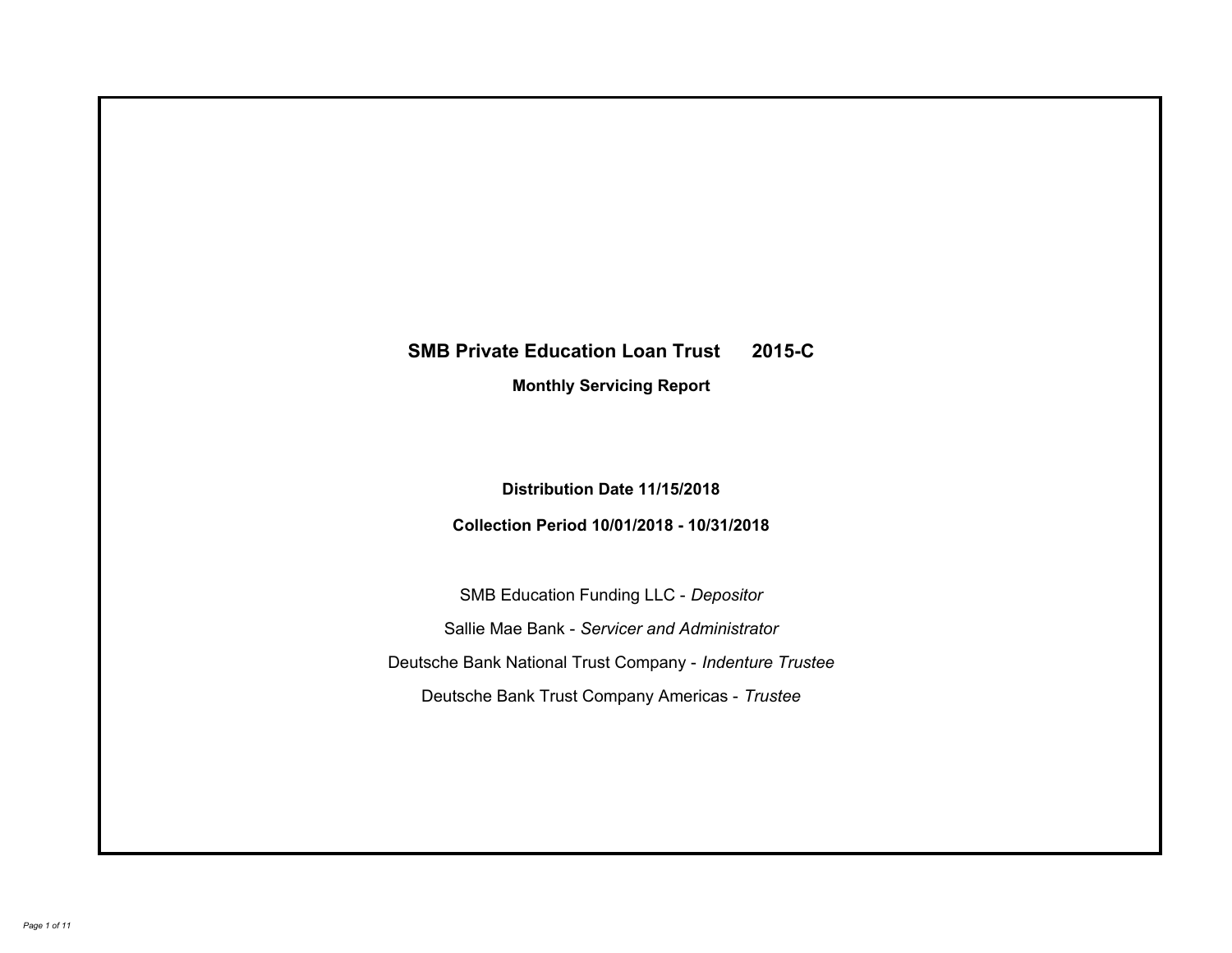| A           | <b>Student Loan Portfolio Characteristics</b>                  |                                              | <b>Settlement Date</b><br>10/27/2015 | 09/30/2018           | 10/31/2018           |
|-------------|----------------------------------------------------------------|----------------------------------------------|--------------------------------------|----------------------|----------------------|
|             | <b>Principal Balance</b>                                       |                                              | \$693,787,197.00                     | \$461,870,069.09     | \$454,776,081.52     |
|             | Interest to be Capitalized Balance                             |                                              | 55,852,621.68                        | 22,428,197.97        | 22,307,544.10        |
|             | Pool Balance                                                   |                                              | \$749,639,818.68                     | \$484,298,267.06     | \$477,083,625.62     |
|             | Weighted Average Coupon (WAC)                                  |                                              |                                      |                      |                      |
|             |                                                                | WAC1 (Contractual Interest Rate on the Loan) | 8.28%                                | 9.37%                | 9.45%                |
|             |                                                                | WAC2 (Average of Applicable Interest Rate)   | 8.28%                                | 9.32%                | 9.40%                |
|             | WAC3 (Average of Actual Interest Rate)                         |                                              | 8.22%                                | 9.25%                | 9.32%                |
|             | Weighted Average Remaining Term                                |                                              | 127.00                               | 122.14               | 122.33               |
|             | Number of Loans                                                |                                              | 65,154                               | 43,580               | 43,003               |
|             | Number of Borrowers                                            |                                              | 45,614                               | 31,225               | 30,819               |
|             | Pool Factor<br>Since Issued Total Constant Prepayment Rate (1) |                                              |                                      | 0.646041279<br>9.82% | 0.636417135<br>9.78% |
|             |                                                                |                                              |                                      |                      |                      |
| $\sf B$     | <b>Debt Securities</b>                                         | <b>Cusip/Isin</b>                            | 10/15/2018                           |                      | 11/15/2018           |
|             | A2A                                                            | 78448RAB2                                    | \$130,813,742.34                     |                      | \$127,408,525.58     |
|             | A <sub>2</sub> B                                               | 78448RAC0                                    | \$63,195,044.60                      |                      | \$61,550,012.35      |
|             | A <sub>3</sub>                                                 | 78448RAD8                                    | \$75,000,000.00                      |                      | \$75,000,000.00      |
|             | В                                                              | 78448RAE6                                    | \$70,000,000.00                      |                      | \$70,000,000.00      |
|             | C                                                              | 78448RAF3                                    | \$50,000,000.00                      |                      | \$50,000,000.00      |
| $\mathsf C$ |                                                                |                                              |                                      |                      |                      |
|             | <b>Certificates</b>                                            | <b>Cusip/Isin</b>                            | 10/15/2018                           |                      | 11/15/2018           |
|             | Residual                                                       | 78448R106                                    | \$100,000.00                         |                      | \$100,000.00         |
|             |                                                                |                                              |                                      |                      |                      |
| D           | <b>Account Balances</b>                                        |                                              | 10/15/2018                           |                      | 11/15/2018           |
|             | Reserve Account Balance                                        |                                              | \$1,884,455.00                       |                      | \$1,884,455.00       |
|             |                                                                |                                              |                                      |                      |                      |
| Ε           | <b>Asset / Liability</b>                                       |                                              | 10/15/2018                           |                      | 11/15/2018           |
|             | Overcollateralization Percentage                               |                                              | 19.68%                               |                      | 19.52%               |
|             | Specified Overcollateralization Amount                         |                                              | \$145,289,480.12                     |                      | \$143,125,087.69     |
|             | Actual Overcollateralization Amount                            |                                              | \$95,289,480.12                      |                      | \$93,125,087.69      |
|             |                                                                |                                              |                                      |                      |                      |

(1) For additional information, see 'Since Issued CPR Methodology' found on page 11 of this report.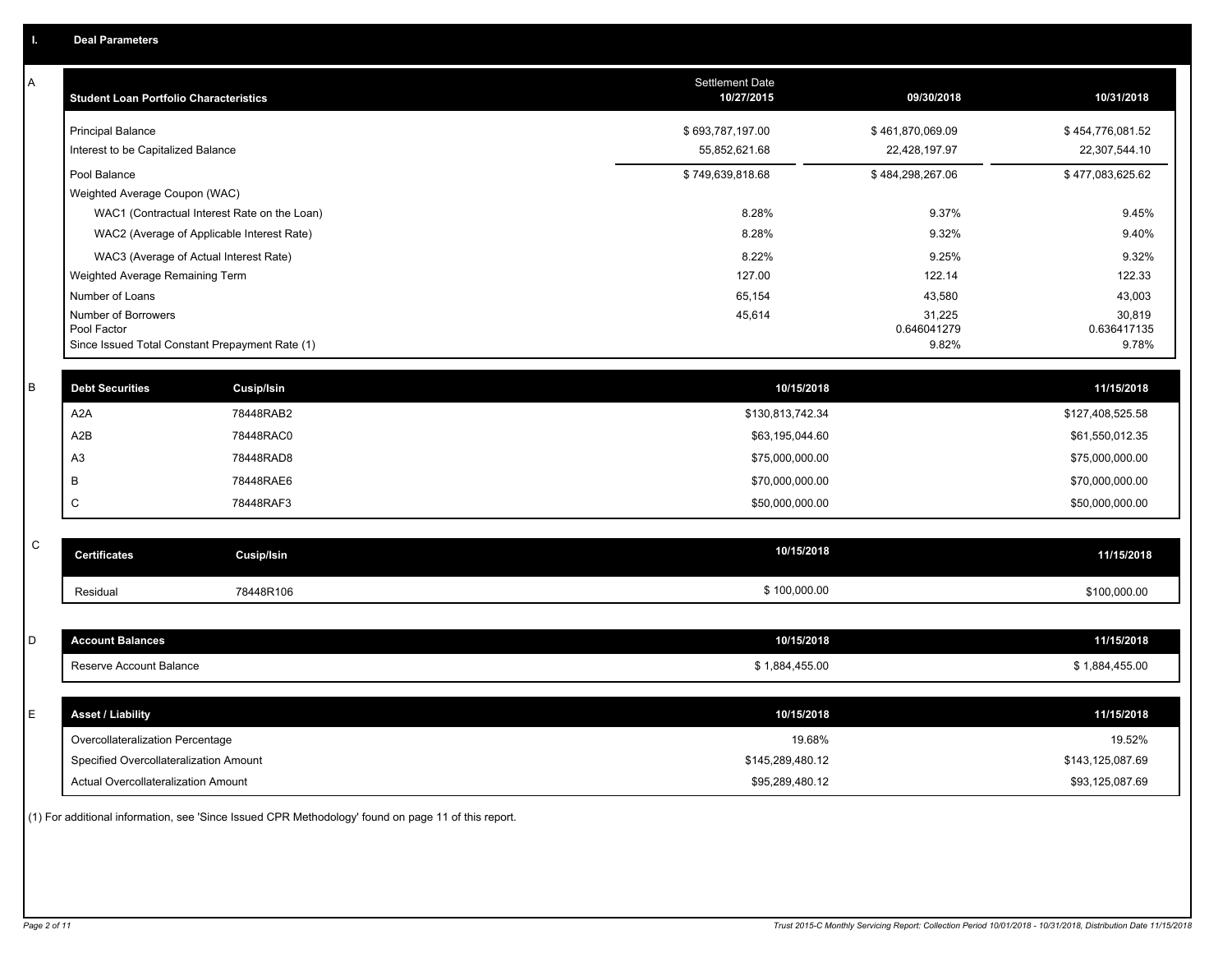### **II. 2015-C Trust Activity 10/01/2018 through 10/31/2018**

| Α | <b>Student Loan Principal Receipts</b>                           |                 |
|---|------------------------------------------------------------------|-----------------|
|   | <b>Borrower Principal</b>                                        | 7,901,866.15    |
|   | <b>Consolidation Activity Principal</b>                          | 0.00            |
|   | Seller Principal Reimbursement                                   | 0.00            |
|   | Servicer Principal Reimbursement                                 | 0.00            |
|   | Delinquent Principal Purchases by Servicer                       | 0.00            |
|   | <b>Other Principal Deposits</b>                                  | 0.00            |
|   | <b>Total Principal Receipts</b>                                  | \$7,901,866.15  |
| В | <b>Student Loan Interest Receipts</b>                            |                 |
|   | <b>Borrower Interest</b>                                         | 2,615,419.56    |
|   | <b>Consolidation Activity Interest</b>                           | 0.00            |
|   | Seller Interest Reimbursement                                    | 0.00            |
|   | Servicer Interest Reimbursement                                  | 0.00            |
|   | Delinquent Interest Purchases by Servicer                        | 0.00            |
|   | Other Interest Deposits                                          | 0.00            |
|   | <b>Total Interest Receipts</b>                                   | \$2,615,419.56  |
| С | <b>Recoveries on Realized Losses</b>                             | \$92,723.20     |
| D | <b>Investment Income</b>                                         | \$20,409.78     |
| Е | <b>Funds Borrowed from Next Collection Period</b>                | \$0.00          |
| F | <b>Funds Repaid from Prior Collection Period</b>                 | \$0.00          |
| G | Loan Sale or Purchase Proceeds                                   | \$0.00          |
| н | Initial Deposits to Distribution Account                         | \$0.00          |
|   | <b>Excess Transferred from Other Accounts</b>                    | \$0.00          |
| J | <b>Borrower Benefit Reimbursements</b>                           | \$0.00          |
| Κ | <b>Other Deposits</b>                                            | \$0.00          |
| Г | <b>Other Fees Collected</b>                                      | \$0.00          |
| М | <b>AVAILABLE FUNDS</b>                                           | \$10,630,418.69 |
| N | Non-Cash Principal Activity During Collection Period             | \$807,878.58    |
| O | Aggregate Purchased Amounts by the Depositor, Servicer or Seller | \$0.00          |
| P | Aggregate Loan Substitutions                                     | \$0.00          |
|   |                                                                  |                 |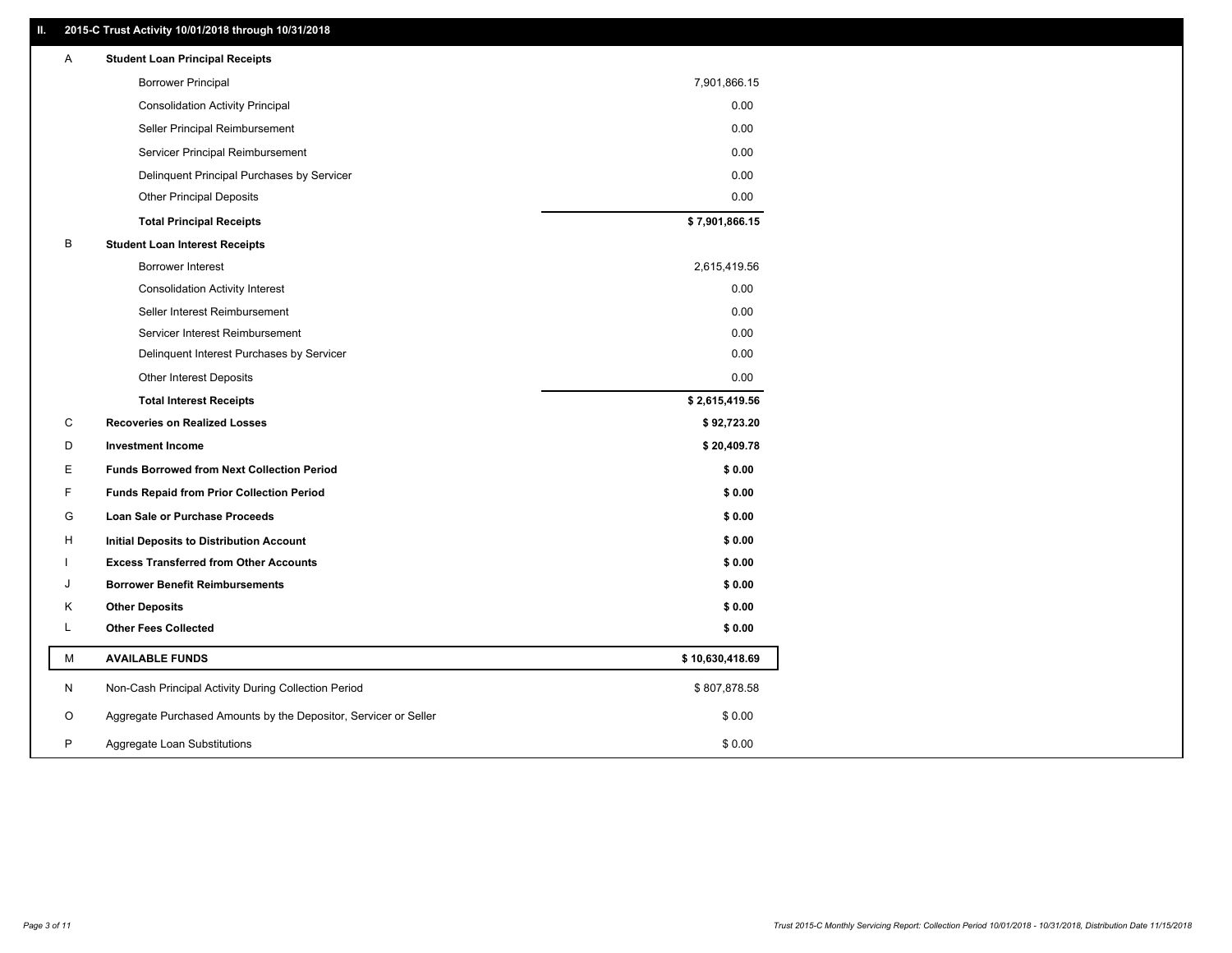|                   |                       |                          |         |                                                                  | <b>Loans by Repayment Status</b> |                            |                          |         |                                                                  |                |                            |
|-------------------|-----------------------|--------------------------|---------|------------------------------------------------------------------|----------------------------------|----------------------------|--------------------------|---------|------------------------------------------------------------------|----------------|----------------------------|
|                   |                       |                          |         | 10/31/2018                                                       |                                  |                            |                          |         | 09/30/2018                                                       |                |                            |
|                   |                       | <b>Wtd Avg</b><br>Coupon | # Loans | <b>Principal and</b><br><b>Interest Accrued</b><br>to Capitalize | % of Principal                   | % of Loans in<br>Repay (1) | <b>Wtd Avg</b><br>Coupon | # Loans | <b>Principal and</b><br><b>Interest Accrued</b><br>to Capitalize | % of Principal | % of Loans in<br>Repay (1) |
| INTERIM:          | IN SCHOOL             | 10.56%                   | 1,668   | \$24,057,397.26                                                  | 5.043%                           | $-$ %                      | 10.50%                   | 1,740   | \$25,138,487.25                                                  | 5.191%         | $-$ %                      |
|                   | <b>GRACE</b>          | 10.51%                   | 1,218   | \$18,149,263.16                                                  | 3.804%                           | $-$ %                      | 10.37%                   | 1,179   | \$17,647,692.82                                                  | 3.644%         | $-$ %                      |
|                   | <b>DEFERMENT</b>      | 10.50%                   | 2,745   | \$35,355,772.34                                                  | 7.411%                           | $-$ %                      | 10.46%                   | 2,710   | \$34,616,607.90                                                  | 7.148%         | $-$ %                      |
| <b>REPAYMENT:</b> | <b>CURRENT</b>        | 9.05%                    | 34,905  | \$365,047,258.73                                                 | 76.516%                          | 91.371%                    | 8.97%                    | 35,322  | \$370,102,594.86                                                 | 76.420%        | 90.958%                    |
|                   | 31-60 DAYS DELINQUENT | 9.44%                    | 616     | \$8,160,323.71                                                   | 1.710%                           | 2.043%                     | 9.17%                    | 643     | \$8,780,419.31                                                   | 1.813%         | 2.158%                     |
|                   | 61-90 DAYS DELINQUENT | 8.46%                    | 298     | \$3,804,806.97                                                   | 0.798%                           | 0.952%                     | 9.08%                    | 302     | \$3,876,507.24                                                   | 0.800%         | 0.953%                     |
|                   | > 90 DAYS DELINQUENT  | 10.59%                   | 132     | \$1,825,311.53                                                   | 0.383%                           | 0.457%                     | 10.52%                   | 147     | \$2,153,382.49                                                   | 0.445%         | 0.529%                     |
|                   | FORBEARANCE           | 9.56%                    | 1,421   | \$20,683,491.92                                                  | 4.335%                           | 5.177%                     | 9.64%                    | 1,537   | \$21,982,575.19                                                  | 4.539%         | 5.403%                     |
| <b>TOTAL</b>      |                       |                          | 43,003  | \$477,083,625.62                                                 | 100.00%                          | 100.00%                    |                          | 43,580  | \$484,298,267.06                                                 | 100.00%        | 100.00%                    |

Percentages may not total 100% due to rounding  $\star$ 

1 Loans classified in "Repayment" include any loan for which interim interest only, \$25 fixed payments or full principal and interest payments are due.

|                         |                                                                                                                              |                          |         |                                                           | <b>Loans by Borrower Status</b> |                                |                          |         |                                                           |                |                                |
|-------------------------|------------------------------------------------------------------------------------------------------------------------------|--------------------------|---------|-----------------------------------------------------------|---------------------------------|--------------------------------|--------------------------|---------|-----------------------------------------------------------|----------------|--------------------------------|
|                         |                                                                                                                              |                          |         | 10/31/2018                                                |                                 |                                |                          |         | 09/30/2018                                                |                |                                |
|                         |                                                                                                                              | <b>Wtd Avg</b><br>Coupon | # Loans | Principal and<br><b>Interest Accrued</b><br>to Capitalize | % of Principal                  | % of Loans in<br>P&I Repay (2) | <b>Wtd Avg</b><br>Coupon | # Loans | Principal and<br><b>Interest Accrued</b><br>to Capitalize | % of Principal | % of Loans in<br>P&I Repay (2) |
| INTERIM:                | IN SCHOOL                                                                                                                    | 10.31%                   | 3,059   | \$44,166,383.41                                           | 9.258%                          | $-$ %                          | 10.23%                   | 3,192   | \$46,155,976.13                                           | 9.530%         | $-$ %                          |
|                         | GRACE                                                                                                                        | 10.14%                   | 2,291   | \$33,994,058.18                                           | 7.125%                          | $-$ %                          | 10.03%                   | 2,248   | \$33,270,894.92                                           | 6.870%         | $-$ %                          |
|                         | <b>DEFERMENT</b>                                                                                                             | 10.16%                   | 5,034   | \$61,770,273.42                                           | 12.947%                         | $-$ %                          | 10.11%                   | 4,948   | \$60,417,568.32                                           | 12.475%        | $-$ %                          |
| P&I REPAYMENT:          | <b>CURRENT</b>                                                                                                               | 8.90%                    | 30,195  | \$303,161,685.36                                          | 63.545%                         | 89.918%                        | 8.81%                    | 30,606  | \$308,238,044.06                                          | 63.646%        | 89.486%                        |
|                         | 31-60 DAYS DELINQUENT                                                                                                        | 9.41%                    | 586     | \$7,817,041.44                                            | 1.639%                          | 2.319%                         | 9.12%                    | 609     | \$8,347,006.49                                            | 1.724%         | 2.423%                         |
|                         | 61-90 DAYS DELINQUENT                                                                                                        | 8.39%                    | 287     | \$3,678,659.71                                            | 0.771%                          | 1.091%                         | 9.02%                    | 293     | \$3,747,106.77                                            | 0.774%         | 1.088%                         |
|                         | > 90 DAYS DELINQUENT                                                                                                         | 10.59%                   | 130     | \$1,812,032.18                                            | 0.380%                          | 0.537%                         | 10.51%                   | 145     | \$2,122,842.33                                            | 0.438%         | 0.616%                         |
|                         | <b>FORBEARANCE</b>                                                                                                           | 9.56%                    | 1,421   | \$20,683,491.92                                           | 4.335%                          | 6.135%                         | 9.65%                    | 1,539   | \$21,998,828.04                                           | 4.542%         | 6.387%                         |
| <b>TOTAL</b><br>$\star$ | Percentages may not total 100% due to rounding                                                                               |                          | 43,003  | \$477,083,625.62                                          | 100.00%                         | 100.00%                        |                          | 43,580  | \$484,298,267.06                                          | 100.00%        | 100.00%                        |
|                         | 2 Loans classified in "P&I Repayment" includes only those loans for which scheduled principal and interest payments are due. |                          |         |                                                           |                                 |                                |                          |         |                                                           |                |                                |

WAC reflects WAC3 To conform with company standard reporting these sections now include Princial and Interest Accrued to Capitalize.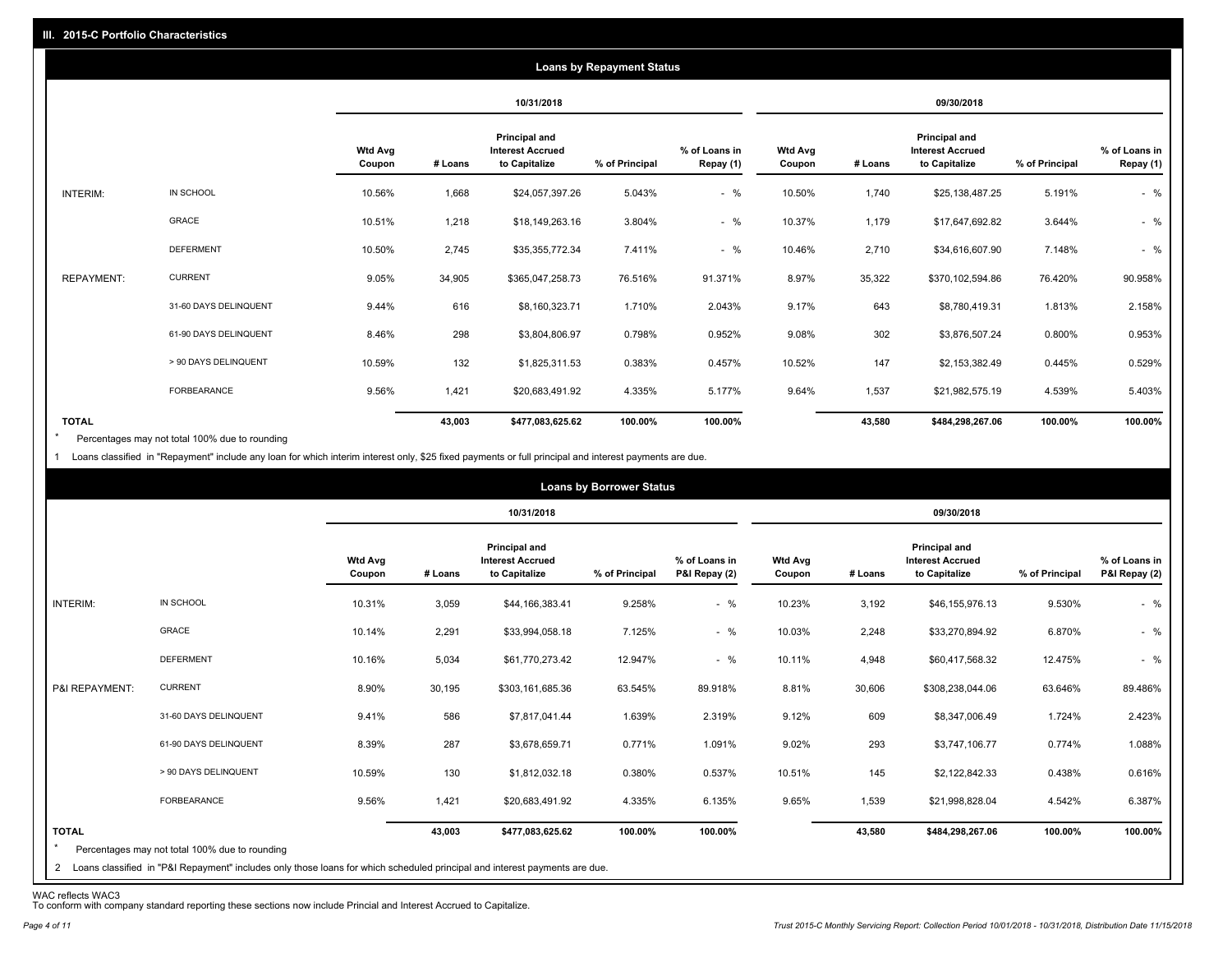|                                                                                                  | 10/31/2018       | 9/30/2018        |
|--------------------------------------------------------------------------------------------------|------------------|------------------|
| Pool Balance                                                                                     | \$477,083,625.62 | \$484,298,267.06 |
| Total # Loans                                                                                    | 43,003           | 43,580           |
| Total # Borrowers                                                                                | 30,819           | 31,225           |
| Weighted Average Coupon                                                                          | 9.40%            | 9.32%            |
| Weighted Average Remaining Term                                                                  | 122.33           | 122.14           |
| Percent of Pool - Cosigned                                                                       | 93.2%            | 93.2%            |
| Percent of Pool - Non Cosigned                                                                   | 6.8%             | 6.8%             |
| Borrower Interest Accrued for Period                                                             | \$3,576,233.12   | \$3,486,774.58   |
| <b>Outstanding Borrower Interest Accrued</b>                                                     | \$25,236,368.84  | \$25,497,924.09  |
| Gross Principal Realized Loss - Periodic *                                                       | \$358,252.94     | \$394,186.65     |
| Gross Principal Realized Loss - Cumulative *                                                     | \$19,280,423.39  | \$18,922,170.45  |
| Recoveries on Realized Losses - Periodic                                                         | \$92,723.20      | \$83,510.50      |
| Recoveries on Realized Losses - Cumulative                                                       | \$2,634,621.25   | \$2,541,898.05   |
| Net Losses - Periodic                                                                            | \$265,529.74     | \$310,676.15     |
| Net Losses - Cumulative                                                                          | \$16,645,802.14  | \$16,380,272.40  |
| Non-Cash Principal Activity - Capitalized Interest                                               | \$1,169,389.53   | \$898,906.31     |
| Since Issued Total Constant Prepayment Rate (CPR) (1)                                            | 9.78%            | 9.82%            |
| <b>Loan Substitutions</b>                                                                        | \$0.00           | \$0.00           |
| <b>Cumulative Loan Substitutions</b>                                                             | \$0.00           | \$0.00           |
| <b>Unpaid Servicing Fees</b>                                                                     | \$0.00           | \$0.00           |
| <b>Unpaid Administration Fees</b>                                                                | \$0.00           | \$0.00           |
| <b>Unpaid Carryover Servicing Fees</b>                                                           | \$0.00           | \$0.00           |
| Note Interest Shortfall                                                                          | \$0.00           | \$0.00           |
| Loans in Modification                                                                            | \$38,894,388.98  | \$38,477,623.82  |
| % of Loans in Modification as a % of Loans in Repayment (P&I)                                    | 12.29%           | 11.93%           |
|                                                                                                  |                  |                  |
| % Annualized Gross Principal Realized Loss - Periodic as a %<br>of Loans in Repayment (P&I) * 12 | 1.36%            | 1.47%            |
| % Gross Principal Realized Loss - Cumulative as a % of                                           |                  |                  |
| <b>Original Pool Balance</b>                                                                     | 2.57%            | 2.52%            |
|                                                                                                  |                  |                  |

\* In accordance with the Servicer's current policies and procedures, after September 1, 2017 loans subject to bankruptcy claims generally will not be reported as a charged-off unless and until they are delinquent for 120 d

(1) For additional information, see 'Since Issued CPR Methodology' found on page 11 of this report.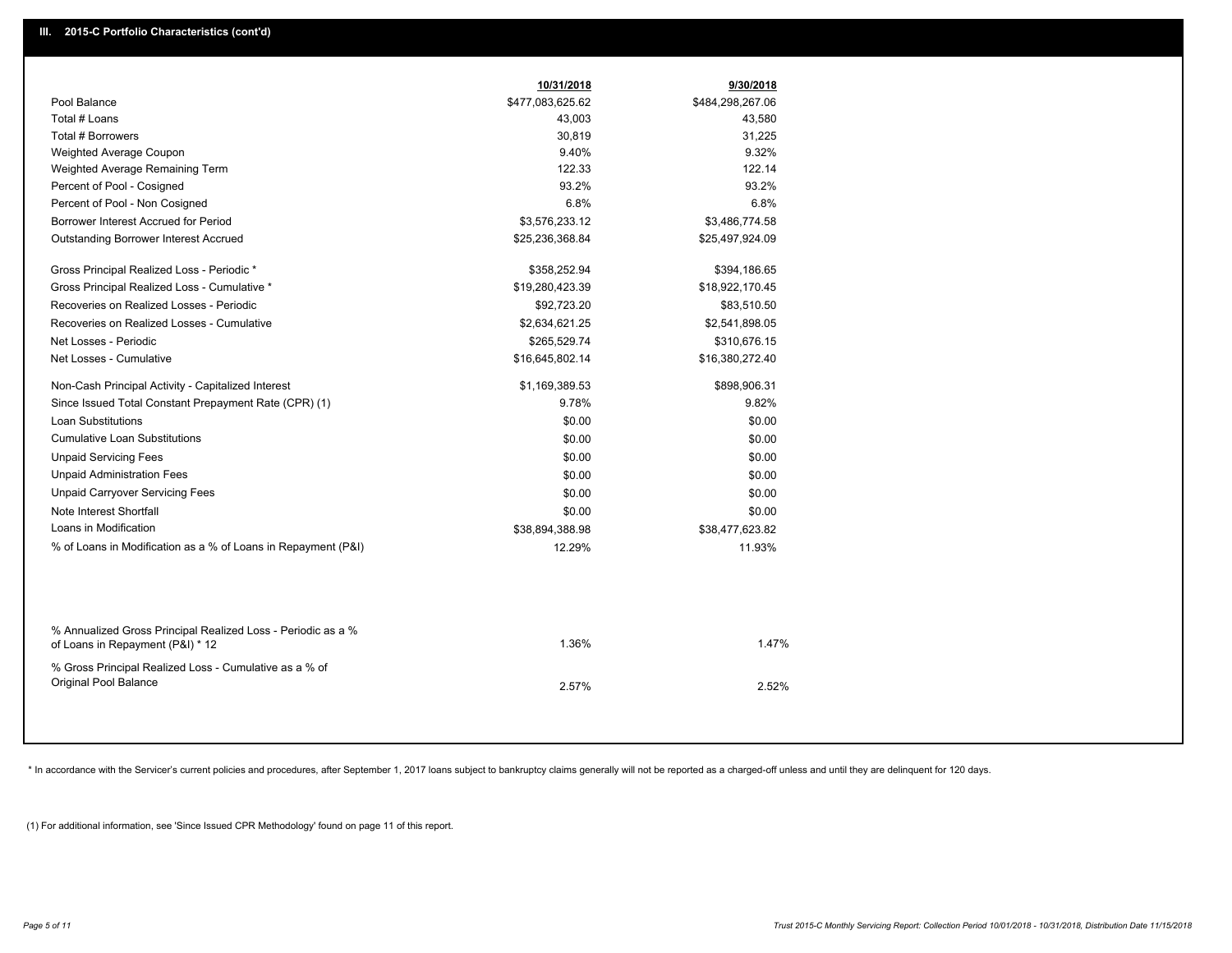#### **Loan Program**  A

|                                    | Weighted<br><b>Average Coupon</b> | # LOANS | <b>\$ AMOUNT</b> | $%$ *    |
|------------------------------------|-----------------------------------|---------|------------------|----------|
| - Smart Option Interest-Only Loans | 8.71%                             | 9,386   | \$74,324,591.43  | 15.579%  |
| - Smart Option Fixed Pay Loans     | 9.32%                             | 11.310  | \$149,126,232.43 | 31.258%  |
| - Smart Option Deferred Loans      | 9.50%                             | 22,307  | \$253,632,801.76 | 53.163%  |
| - Other Loan Programs              | $0.00\%$                          | 0       | \$0.00           | 0.000%   |
| <b>Total</b>                       | 9.32%                             | 43,003  | \$477,083,625.62 | 100.000% |

\* Percentages may not total 100% due to rounding

B

C

**Index Type**

|                       | Weighted<br><b>Average Coupon</b> | # LOANS | <b>\$ AMOUNT</b> | $%$ *     |
|-----------------------|-----------------------------------|---------|------------------|-----------|
| - Fixed Rate Loans    | 7.50%                             | 9,713   | \$127,273,696.58 | 26.677%   |
| - LIBOR Indexed Loans | 9.98%                             | 33,290  | \$349,809,929.04 | 73.323%   |
| - Other Index Rates   | $0.00\%$                          |         | \$0.00           | $0.000\%$ |
| Total                 | 9.32%                             | 43,003  | \$477,083,625.62 | 100.000%  |

\* Percentages may not total 100% due to rounding

## **Weighted Average Recent FICO**

| Wtd Avg Recent FICO Band |        |                  |          |
|--------------------------|--------|------------------|----------|
| 0 - 639                  | 3,397  | \$38,163,080.94  | 7.999%   |
| 640 - 669                | 2,864  | \$31,842,402.16  | 6.674%   |
| 670 - 699                | 4,465  | \$49,376,179.99  | 10.350%  |
| 700 - 739                | 9,207  | \$104,136,800.45 | 21.828%  |
| $740 +$                  | 23,066 | \$253,542,815.07 | 53.144%  |
| $N/A$ <sub>(1)</sub>     |        | \$22,347.01      | 0.005%   |
| <b>Total</b>             | 43,003 | \$477,083,625.62 | 100.000% |
|                          |        |                  |          |

WAC reflects WAC3

To conform with company standard reporting these sections now include Princial and Interest Accrued to Capitalize.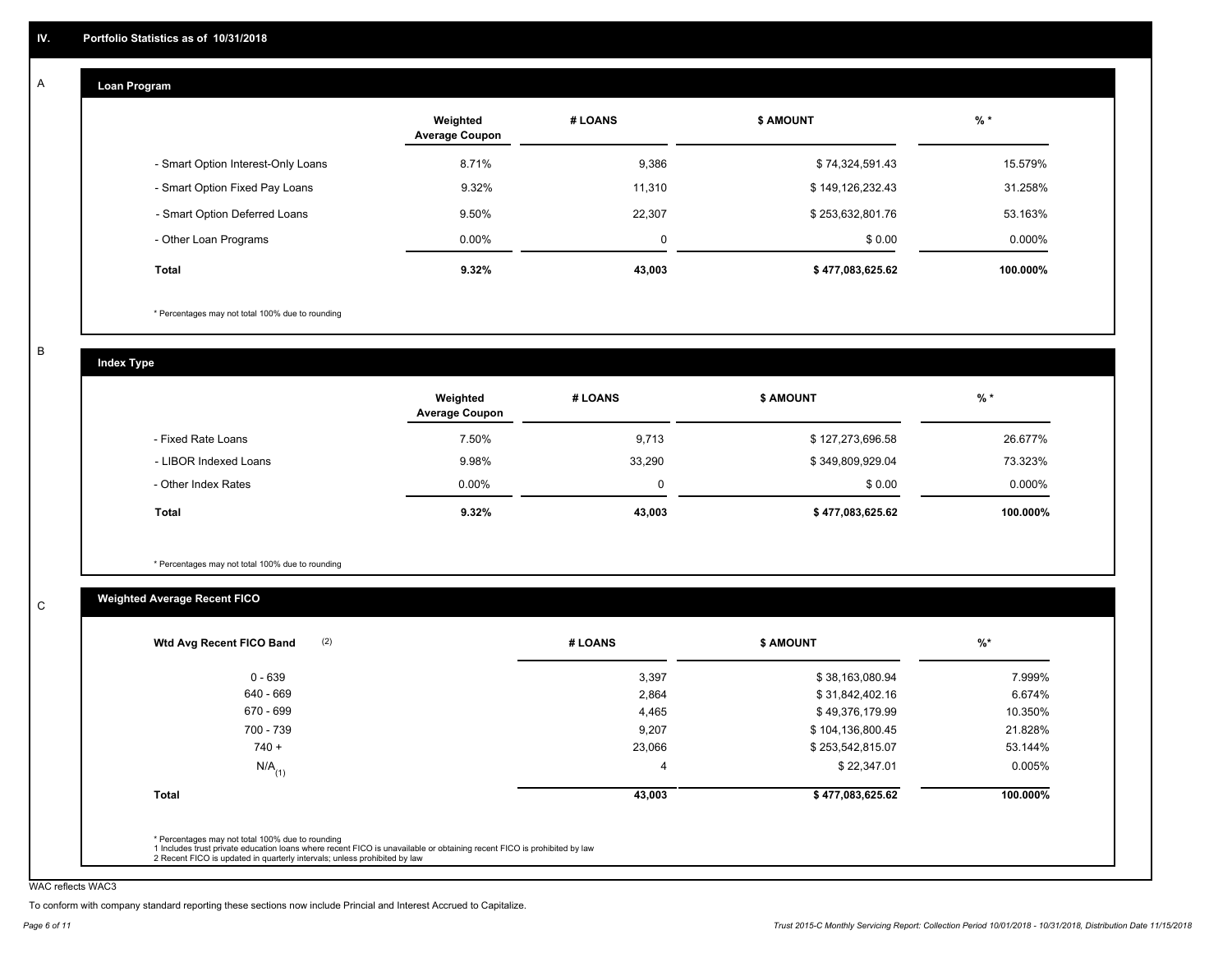| ۷. |     | 2015-C Reserve Account and Principal Distribution Calculations                             |                  |  |
|----|-----|--------------------------------------------------------------------------------------------|------------------|--|
| А. |     | <b>Reserve Account</b>                                                                     |                  |  |
|    |     | Specified Reserve Account Balance                                                          | \$1,884,455.00   |  |
|    |     | Actual Reserve Account Balance                                                             | \$1,884,455.00   |  |
| В. |     | <b>Principal Distribution Amount</b>                                                       |                  |  |
|    | j.  | Class A Notes Outstanding                                                                  | \$269,008,786.94 |  |
|    | ii. | Pool Balance                                                                               | \$477,083,625.62 |  |
|    |     | First Priority Principal Distribution Amount (i - ii)<br>iii.                              | \$0.00           |  |
|    |     |                                                                                            |                  |  |
|    | iv. | Class A and B Notes Outstanding                                                            | \$339,008,786.94 |  |
|    | v.  | First Priority Principal Distribution Amount                                               | \$0.00           |  |
|    | vi. | Pool Balance                                                                               | \$477,083,625.62 |  |
|    |     | Specified Overcollateralization Amount<br>vii.                                             | \$143,125,087.69 |  |
|    |     | Available Funds (after payment of waterfall items A through H)<br>viii.                    | \$9,148,382.70   |  |
|    |     | <b>Class C Notes Outstanding</b><br>ix.                                                    | \$50,000,000.00  |  |
|    | x.  | Regular Principal Distribution Amount (if (iv > 0, (iv - v) - (vi - vii), min(viii, ix))   | \$5,050,249.01   |  |
|    |     |                                                                                            |                  |  |
|    | xi. | Pool Balance                                                                               | \$477,083,625.62 |  |
|    |     | 10% of Initial Pool Balance<br>xii.                                                        | \$74,963,981.87  |  |
|    |     | First Priority Principal Distribution Amount<br>xiii.                                      | \$0.00           |  |
|    |     | Regular Principal Distribution Amount<br>XIV.                                              | \$5,050,249.01   |  |
|    |     | Available Funds (after payment of waterfall items A through J)<br>XV.                      | \$4,098,133.69   |  |
|    |     | xvi. Additional Principal Distribution Amount (if(ix $\lt$ = x, min(xv, xi - xiii - xiv))) | \$0.00           |  |
|    |     |                                                                                            |                  |  |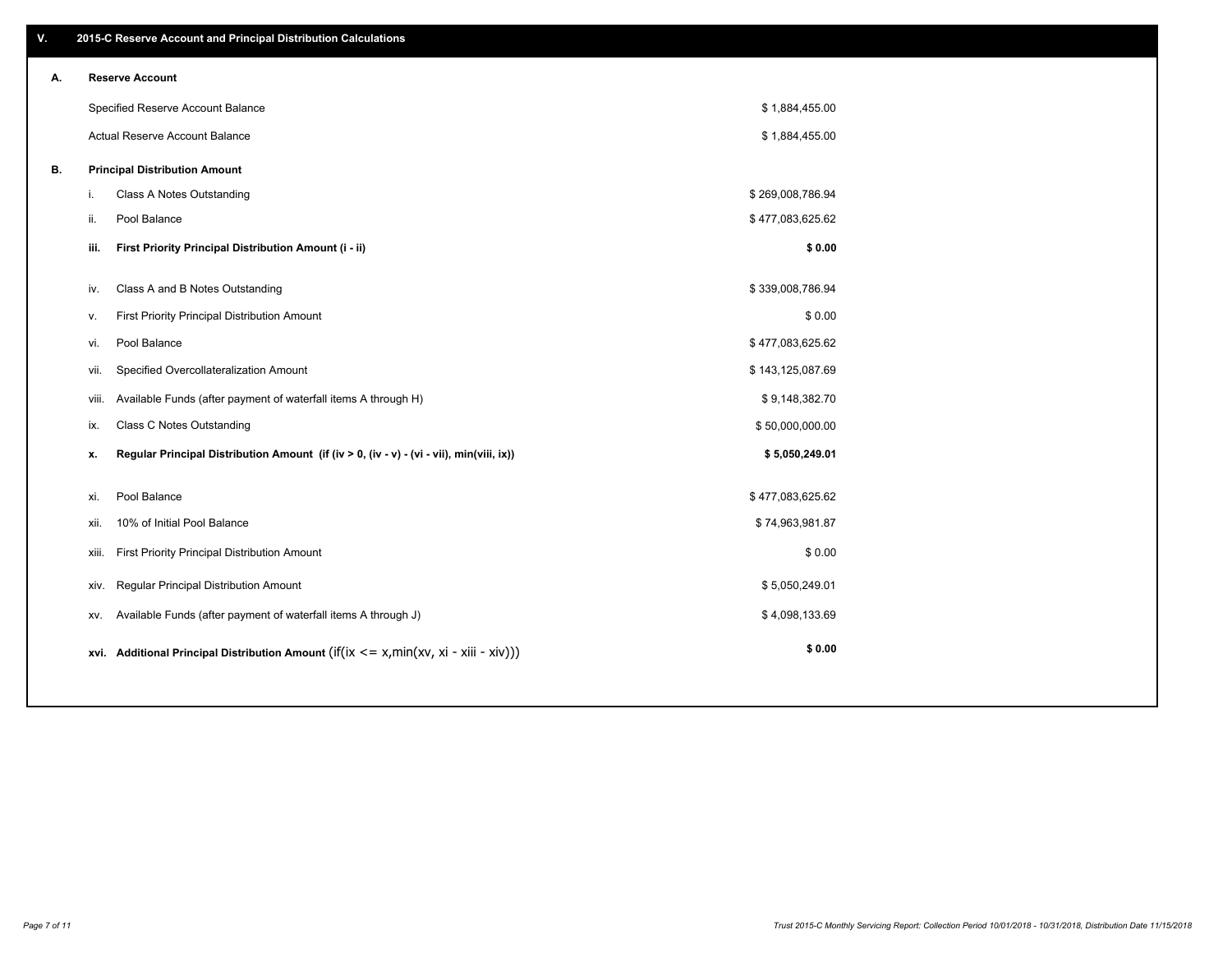|   |                                                         | Paid           | <b>Funds Balance</b> |
|---|---------------------------------------------------------|----------------|----------------------|
|   | <b>Total Available Funds</b>                            |                | \$10,630,418.69      |
|   |                                                         |                |                      |
| A | <b>Trustee Fees</b>                                     | \$0.00         | \$10,630,418.69      |
| В | <b>Servicing Fees</b>                                   | \$308,868.75   | \$10,321,549.94      |
| C | i. Administration Fees                                  | \$8,333.00     | \$10,313,216.94      |
|   | ii. Unreimbursed Administrator Advances plus any Unpaid | \$0.00         | \$10,313,216.94      |
| D | Class A Noteholders Interest Distribution Amount        | \$773,167.57   | \$9,540,049.37       |
| Е | <b>First Priority Principal Payment</b>                 | \$0.00         | \$9,540,049.37       |
| F | Class B Noteholders Interest Distribution Amount        | \$204,166.67   | \$9,335,882.70       |
| G | Class C Noteholders Interest Distribution Amount        | \$187,500.00   | \$9,148,382.70       |
| H | Reinstatement Reserve Account                           | \$0.00         | \$9,148,382.70       |
|   | <b>Regular Principal Distribution</b>                   | \$5,050,249.01 | \$4,098,133.69       |
| J | <b>Carryover Servicing Fees</b>                         | \$0.00         | \$4,098,133.69       |
| Κ | Additional Principal Distribution Amount                | \$0.00         | \$4,098,133.69       |
| L | Unpaid Expenses of Trustee                              | \$0.00         | \$4,098,133.69       |
| м | Unpaid Expenses of Administrator                        | \$0.00         | \$4,098,133.69       |
| N | Remaining Funds to the Residual Certificateholders      | \$4,098,133.69 | \$0.00               |
|   |                                                         |                |                      |
|   |                                                         |                |                      |

### **Waterfall Conditions**

| А. |      | <b>Class C Noteholders' Interest Distribution Condition</b>                                                                                                                                     |                  |  |
|----|------|-------------------------------------------------------------------------------------------------------------------------------------------------------------------------------------------------|------------------|--|
|    |      | Pool Balance                                                                                                                                                                                    | \$477,083,625.62 |  |
|    | Ш.   | Class A and B Notes Outstanding                                                                                                                                                                 | \$339,008,786.94 |  |
|    | iii. | Class C Noteholders' Interest Distribution Ratio (i / ii)                                                                                                                                       | 140.73%          |  |
|    | IV.  | Minimum Ratio                                                                                                                                                                                   | 110.00%          |  |
|    | v.   | Is the Class C Noteholders' Interest Distribution Condition Satisfied (iii $>$ iv)                                                                                                              |                  |  |
|    |      |                                                                                                                                                                                                 |                  |  |
|    |      | * If the Class C Noteholders' Interest Distribution Condition is satisfied then the amount of interest accrued at the Class C Rate for the Accrual Period is Released on the distribution Date. |                  |  |
|    |      |                                                                                                                                                                                                 |                  |  |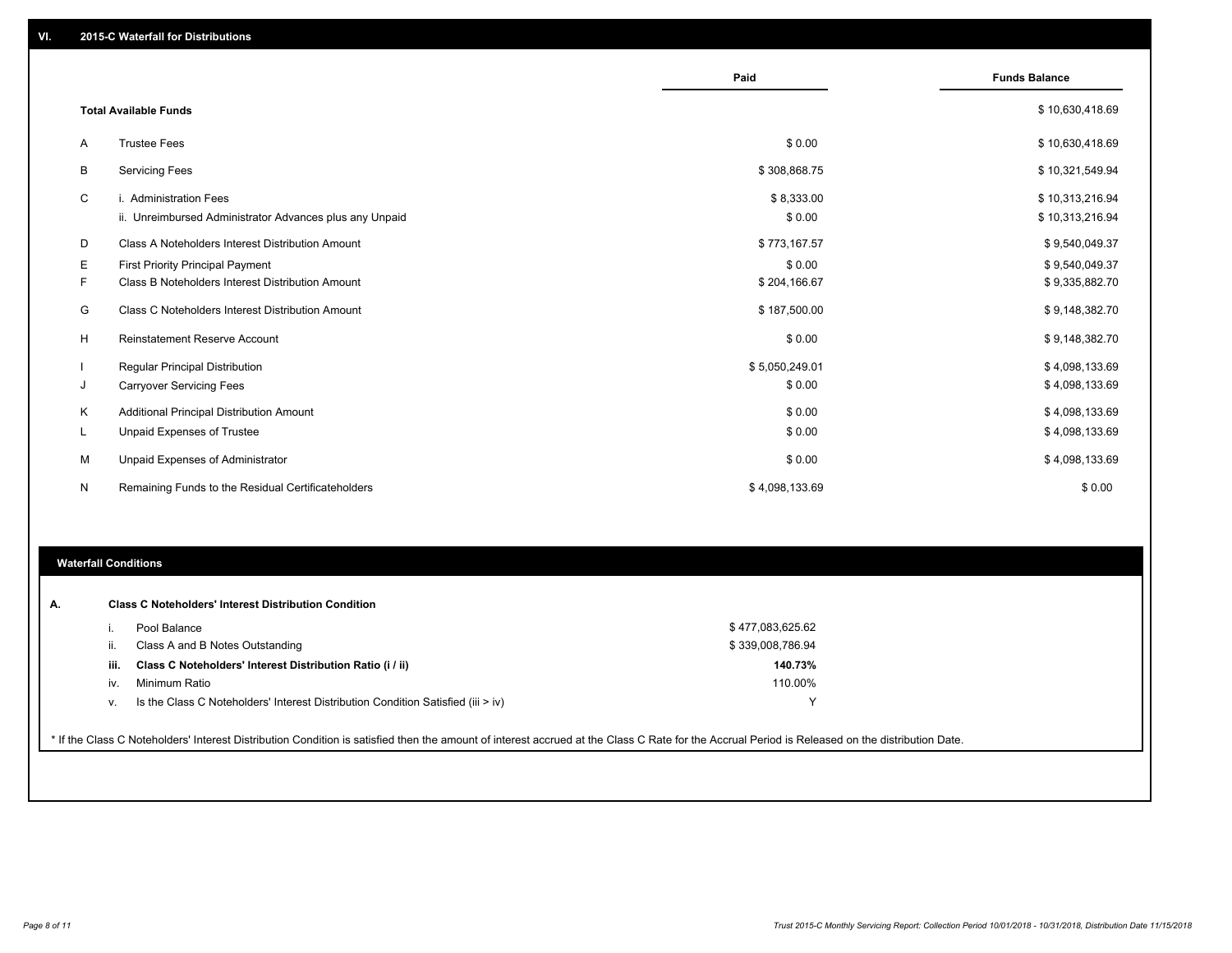# **VII. 2015-C Distributions**

| <b>Distribution Amounts</b>                                |                         |                         |                         |
|------------------------------------------------------------|-------------------------|-------------------------|-------------------------|
|                                                            | A <sub>2</sub> A        | A <sub>2</sub> B        | A3                      |
| Cusip/Isin                                                 | 78448RAB2               | 78448RAC0               | 78448RAD8               |
| <b>Beginning Balance</b>                                   | \$130,813,742.34        | \$63,195,044.60         | \$75,000,000.00         |
| Index                                                      | <b>FIXED</b>            | <b>LIBOR</b>            | <b>LIBOR</b>            |
| Spread/Fixed Rate                                          | 2.75%                   | 1.40%                   | 1.95%                   |
| Record Date (Days Prior to Distribution)                   | 1 NEW YORK BUSINESS DAY | 1 NEW YORK BUSINESS DAY | 1 NEW YORK BUSINESS DAY |
| Accrual Period Begin                                       | 10/15/2018              | 10/15/2018              | 10/15/2018              |
| <b>Accrual Period End</b>                                  | 11/15/2018              | 11/15/2018              | 11/15/2018              |
| Daycount Fraction                                          | 0.08333333              | 0.08611111              | 0.08611111              |
| Interest Rate*                                             | 2.75000%                | 3.67950%                | 4.22950%                |
| <b>Accrued Interest Factor</b>                             | 0.002291667             | 0.003168458             | 0.003642069             |
| <b>Current Interest Due</b>                                | \$299,781.49            | \$200,230.87            | \$273,155.21            |
| Interest Shortfall from Prior Period Plus Accrued Interest | $\mathsf{\$}$ -         | $\frac{1}{2}$           | $\frac{1}{2}$           |
| <b>Total Interest Due</b>                                  | \$299,781.49            | \$200,230.87            | \$273,155.21            |
| <b>Interest Paid</b>                                       | \$299,781.49            | \$200,230.87            | \$273,155.21            |
| Interest Shortfall                                         | $$ -$                   | $\mathsf{\$}$ -         | \$ -                    |
| <b>Principal Paid</b>                                      | \$3,405,216.76          | \$1,645,032.25          | $$ -$                   |
| <b>Ending Principal Balance</b>                            | \$127,408,525.58        | \$61,550,012.35         | \$75,000,000.00         |
| Paydown Factor                                             | 0.016450323             | 0.016450323             | 0.000000000             |
| <b>Ending Balance Factor</b>                               | 0.615500124             | 0.615500124             | 1.000000000             |

\* Pay rates for Current Distribution. For the interest rates applicable to the next distribution date, please see https://www.salliemae.com/about/investors/data/SMBabrate.txt.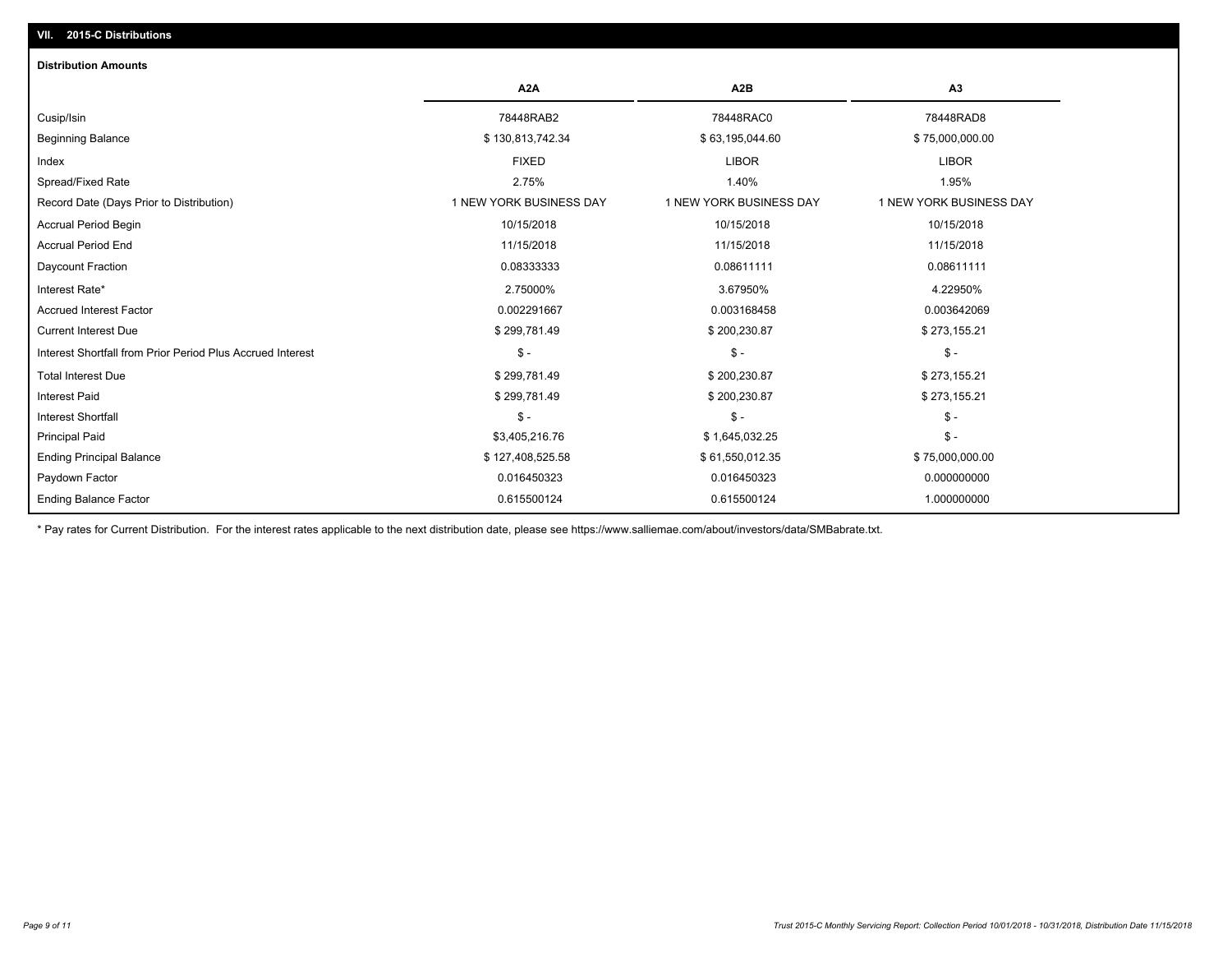| <b>Distribution Amounts</b>                                |                         |                         |
|------------------------------------------------------------|-------------------------|-------------------------|
|                                                            | в                       | C                       |
| Cusip/Isin                                                 | 78448RAE6               | 78448RAF3               |
| <b>Beginning Balance</b>                                   | \$70,000,000.00         | \$50,000,000.00         |
| Index                                                      | <b>FIXED</b>            | <b>FIXED</b>            |
| Spread/Fixed Rate                                          | 3.50%                   | 4.50%                   |
| Record Date (Days Prior to Distribution)                   | 1 NEW YORK BUSINESS DAY | 1 NEW YORK BUSINESS DAY |
| <b>Accrual Period Begin</b>                                | 10/15/2018              | 10/15/2018              |
| <b>Accrual Period End</b>                                  | 11/15/2018              | 11/15/2018              |
| Daycount Fraction                                          | 0.08333333              | 0.08333333              |
| Interest Rate*                                             | 3.50000%                | 4.50000%                |
| <b>Accrued Interest Factor</b>                             | 0.002916667             | 0.003750000             |
| <b>Current Interest Due</b>                                | \$204,166.67            | \$187,500.00            |
| Interest Shortfall from Prior Period Plus Accrued Interest | $\mathsf{\$}$ -         | $\mathsf{\$}$ -         |
| <b>Total Interest Due</b>                                  | \$204,166.67            | \$187,500.00            |
| <b>Interest Paid</b>                                       | \$204,166.67            | \$187,500.00            |
| <b>Interest Shortfall</b>                                  | $\mathsf{\$}$ -         | $\mathsf{\$}$ -         |
| <b>Principal Paid</b>                                      | $\mathsf{\$}$ -         | $\mathsf{\$}$ -         |
| <b>Ending Principal Balance</b>                            | \$70,000,000.00         | \$50,000,000.00         |
| Paydown Factor                                             | 0.000000000             | 0.000000000             |
| <b>Ending Balance Factor</b>                               | 1.000000000             | 1.000000000             |

\* Pay rates for Current Distribution. For the interest rates applicable to the next distribution date, please see https://www.salliemae.com/about/investors/data/SMBabrate.txt.

**VII. 2015-C Distributions**